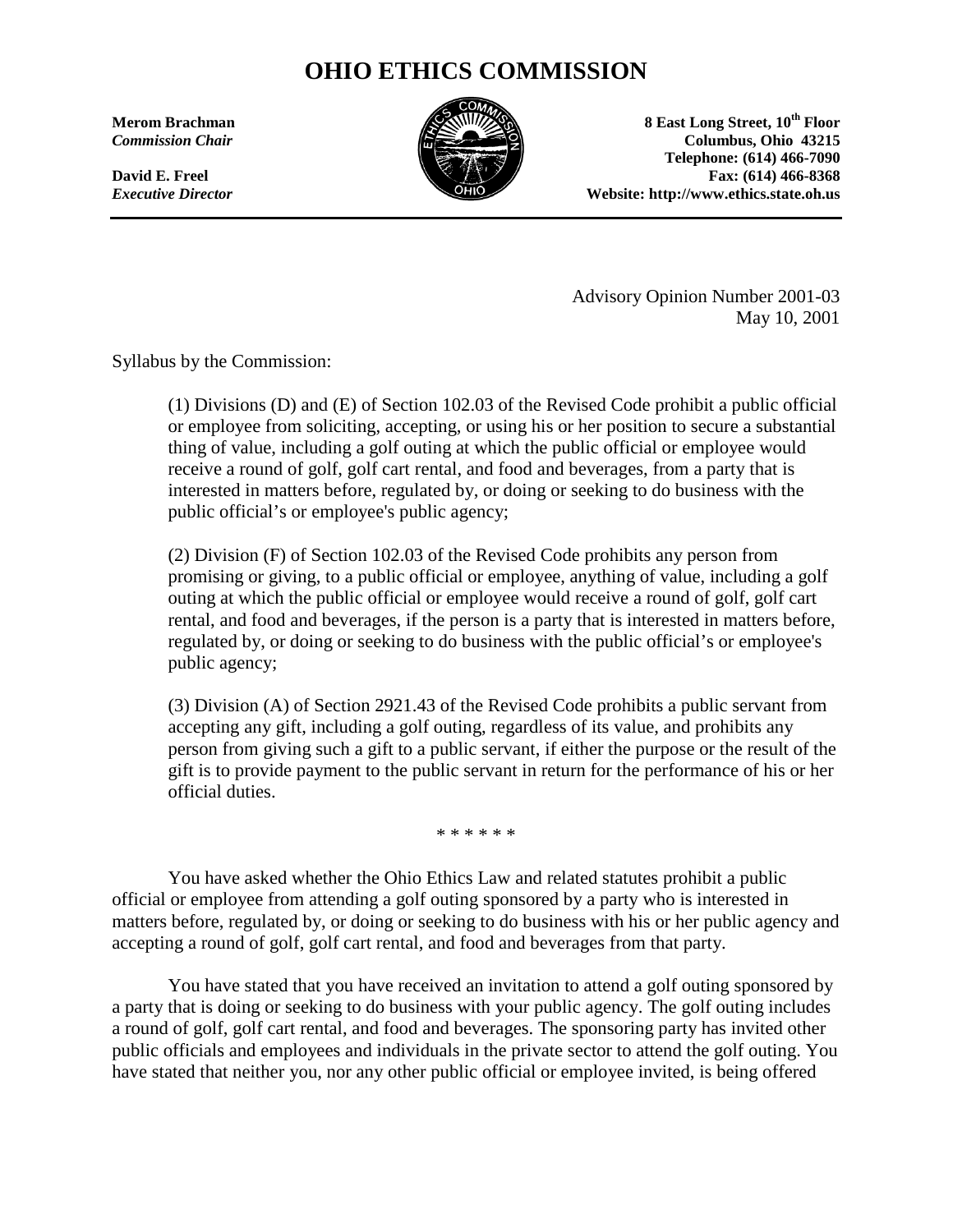this golf outing in exchange for the performance of public duties. You have also stated that you would not attend the golf outing on public time.

## **Brief Answer**

 employee, a golf outing of substantial value, if the person is a party that is interested in matters public agency. R.C. 2921.43(A) prohibits a public servant from accepting any gift, including a As set forth more fully below, R.C. 102.03(D) and (E) prohibit a public official or employee from soliciting, accepting, or using his or her position to secure a golf outing of substantial value from a party that is interested in matters before, regulated by, or doing or seeking to do business with the public official's or employee's public agency. R.C. 102.03(F) of the Revised Code prohibits any person from promising or giving, to a public official or before, regulated by, or doing or seeking to do business with the public official's or employee's golf outing, regardless of its value, and prohibits any person from giving such a gift to a public servant, if either the purpose or the result of the gift is to provide payment to the public servant in return for the performance of his or her official duties.

## **Accepting Anything of Value**

Your attention is directed to R.C. 102.03(D) and (E), which read:

(D) No public official or employee shall use or authorize the use of the authority or influence of office or employment to secure anything of value or the promise or offer of anything of value that is of such a character as to manifest a substantial and improper influence upon the public official or employee with respect to that person's duties.

(E) No public official or employee shall solicit or accept anything of value that is of such a character as to manifest a substantial and improper influence upon the public official or employee with respect to that person's duties.

The term "public official or employee" is defined for purposes of R.C. 102.03 as any person who is elected or appointed to an office or is an employee of any public agency. R.C. 102.01(B). "Public agency" means the general assembly, all courts, any department, division, institution, board, commission, authority, bureau or other instrumentality of the state, a county, city, village, township, and the five state retirement systems, or any other governmental entity. R.C. 102.01(C).

The term "anything of value" is defined, for purposes of R.C. 102.03, to include money, goods and chattels, and every other thing of value. R.C. 1.03; 102.01(G). The Ethics Commission has held that gifts, gratuities, loans, and discounts constitute things of value for purposes of R.C. 102.03. Ohio Ethics Commission Advisory Opinions No. 82-005, 91-010, 92- 015, and 95-001. In the instant situation, a golf outing at which a person would provide, for the public official or employee, the green fees for a round of golf, fees for a golf cart rental, and food and beverages, is a thing of value for purposes of R.C. 102.03.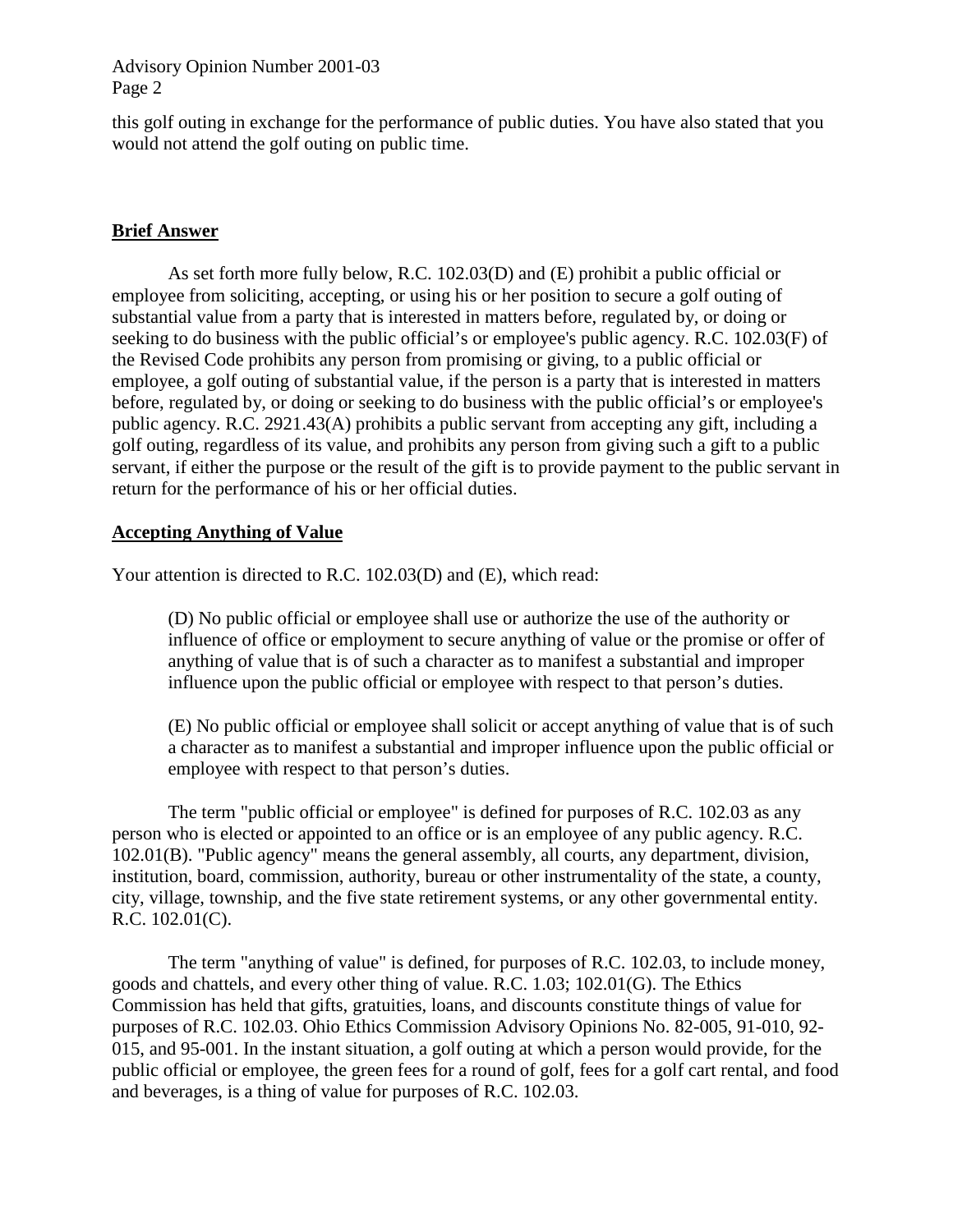#### **Substantial and Improper Influence**

 The issue before the Commission is whether the golf outing that is being offered to a an improper influence upon a public official or employee with respect to the performance of his or her duties, the focus is primarily on the source of the thing of value. Id. The Commission held that the question of whether the gift could have a "substantial" influence depends on the nature of source and the nature of a golf outing offered to a public official or employee. public official or employee is of such a character as to manifest a "substantial" and "improper" influence upon that official or employee with respect to his or her duties. In Advisory Opinion No. 86-011, the Commission held that, when determining whether anything of value could have the thing of value. Id. Therefore, in the instant situation, the Commission must examine both the

#### **Source of Anything of Value**

With regard to the source of the thing of value, the Commission has consistently held that anything of value, including discounts, conference registration fees, and travel, meal and lodging expenses, could have an improper influence on a public official or employee if it is provided to the official or employee by a party that is interested in matters before, regulated by, or doing or seeking to do business with the public official's or employee's agency. See Adv. Ops. No. 84- 010, 89-013, 90-001, and 95-001. The Commission explained in Advisory Opinion No. 84-010 that the receipt of a thing of value from a party that is interested in matters before, regulated by, or doing or seeking to do business with the agency with which the public official or employee serves "is of such character as to manifest a substantial or improper influence upon the public official or employee with respect to his or her official duties, because it could impair his or her independence of judgment in the performance of his or her duties and affect subsequent decisions in matters involving the donor of the thing of value."

 The Commission has consistently held that a public official or employee is prohibited value would be given to the public official or employee in connection with his or her official position and would benefit his or her public agency. See Adv. Ops. No. 86-011, 89-002, and 89- 013. In the instant situation, the golf outing is being offered to a public official or employee by a from accepting a thing of value from any of these improper sources, even where the thing of party who is interested in matters before, regulated by, or doing or seeking to do business with his or her public agency. Therefore, the golf outing is being offered by an improper source. Thus, the question becomes whether the offered golf outing is "substantial," and thus a prohibited thing of value under R.C. 102.03. As discussed above, to determine whether a thing of value is "substantial," the Commission examines the nature of the thing of value.

## **Nature of Anything of Value**

 of R.C. 102.03(D) and (E), if the thing of value is of a "substantial" nature. Adv. Op. No. 86-011. The term "substantial" is not statutorily defined for purposes of the Ohio Ethics Law. In the absence of a statutory definition or a technical meaning, words and phrases used in a statute must The Commission has held that a thing of value could have a "substantial" influence upon a public official or employee, with respect to the performance of his or her duties, for purposes be construed according to common usage. See R.C. 1.42. In Advisory Opinions No. 75-014 and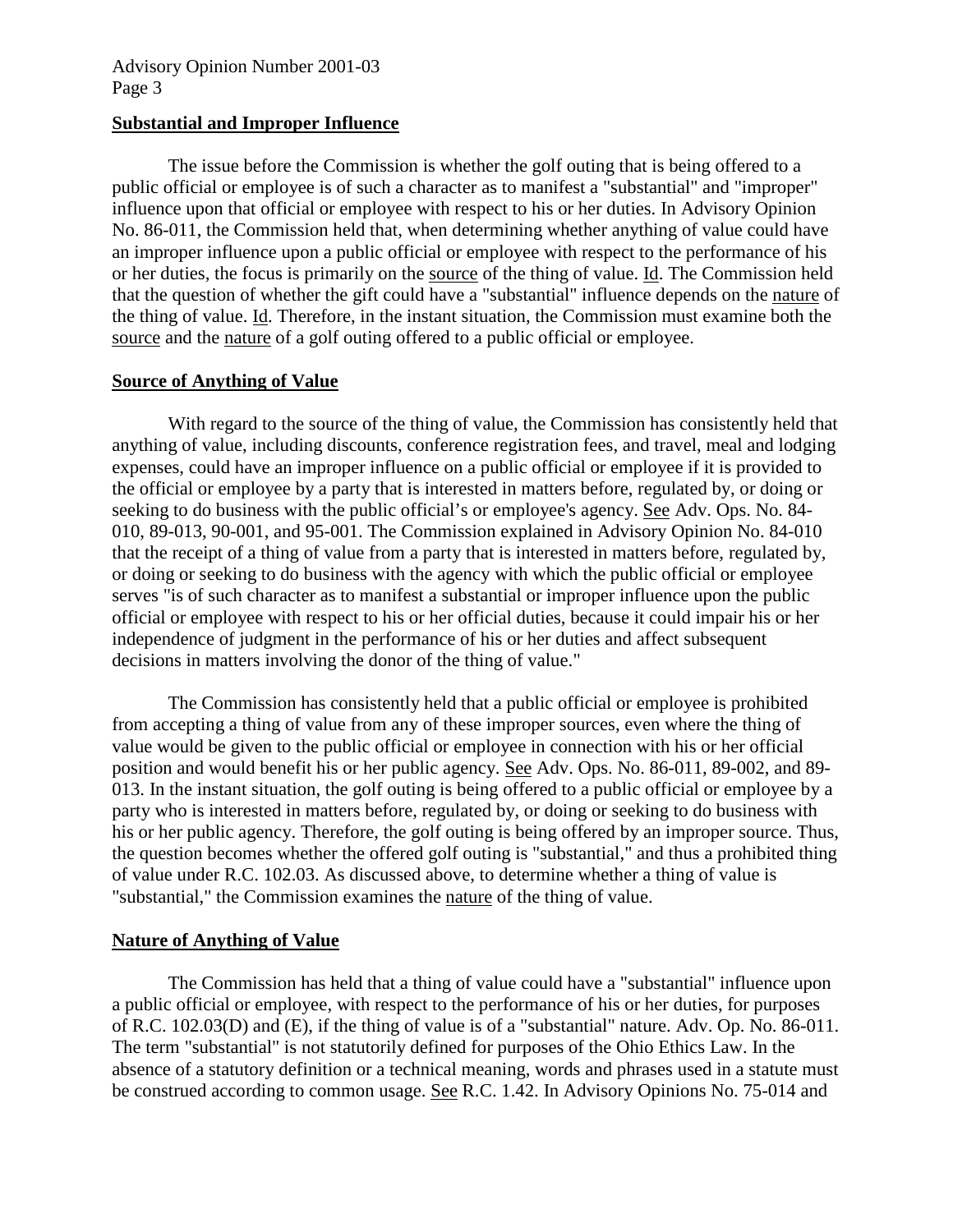important." 76-005, the Commission applied the common usage standard of R.C. 1.42 to the word "substantial" as used in R.C. 102.03 and determined that "substantial" was commonly used to mean "of or having substance, real, actual, true; not imaginary; of considerable worth or value;

appearance of impropriety. Id. The Commission has generally found that some items are nominal or de minimis in value and will not have a substantial influence on a public official or employee. See, e.g., Adv. Ops. No. 86-003, 89-014, and 92-015. The Commission has found that a public official or employee is not prohibited from accepting a thing of value of a nominal or de minimis value from an improper source. For example, the Commission has stated that a public official or employee is not prohibited from soliciting or accepting a tee-shirt or other kind of nominal promotional item provided by a vendor or potential vendor. However, the Commission has cautioned that de minimis or nominal items or expenses could have a substantial cumulative value if extended over time. Adv. Op. No. 86-003. Further, the Commission has concluded that a public official's or employee's acceptance of even nominal things of value from certain parties could create the

 The Commission has also identified some items that are clearly of a substantial value. In Advisory Opinion No. 95-001, the Commission concluded that a season ticket for professional sporting events is a substantial thing of value. Other items that the Commission has determined are substantial things of value are travel, meals, and lodging, discounts on furniture and major appliances, frequent flyer benefits accrued in connection with public travel, and a month of free parking or free gasoline, or a monthly public transit pass for commuters. Adv. Ops. No. 89-014, 91-010, 92-014, and 92-015.

#### **Value of Golf Outings**

 Commission has held that the application of R.C. 102.03 is dependent on the facts and golf outing is composed of a round of golf, golf cart rental, and food and beverages. The facts The question, then, is whether a golf outing is a thing of value of a substantial nature. The circumstances of each individual situation. Adv. Ops. No. 87-008 and 89-003. Customarily, a and circumstances of each golf outing will determine whether a public official or employee is prohibited from accepting individual components of the golf outing.

 public official or employee in certain circumstances, may not be of such a character as to official's or employee's public agency, but pays for his or her own green fees and golf cart The Commission has found that an individual meal of a routine character, provided to a manifest a substantial and improper influence upon that official or employee. See Adv. Op. No. 86-011. A public official or employee who attends a golf outing sponsored by a party who is interested in matters before, regulated by, or doing or seeking to do business with the public rental, would not be prohibited, by R.C. 102.03, from accepting complimentary food and beverages of a de minimis or nominal nature.

The green fees for a round of golf at a private country club can range from \$40.00 to \$200.00. The cart rental will be an additional expense to the person providing the golf outing. The combined value of the green fees, cart rental, and meal is likely to be of a substantial nature.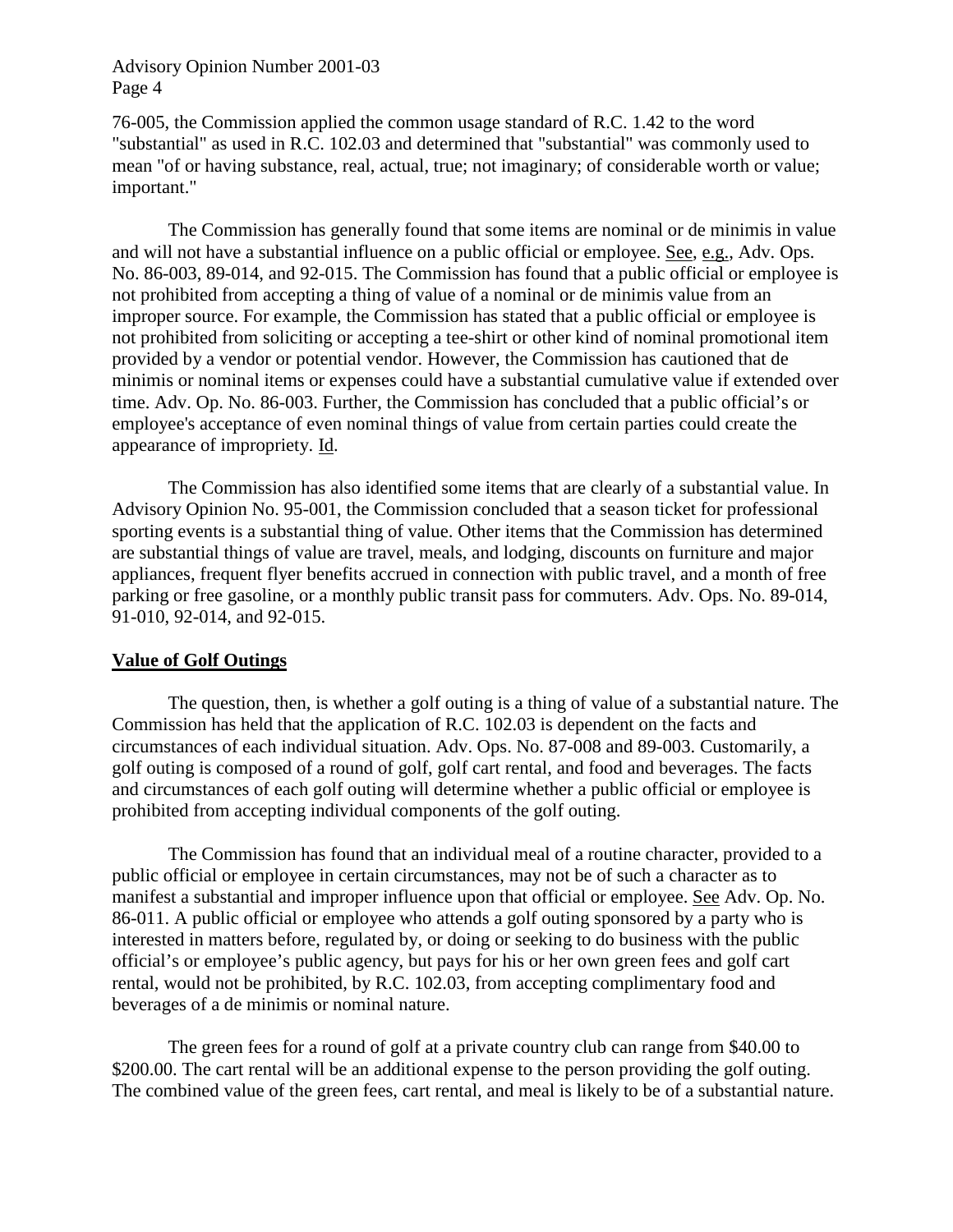This decision by the Ethics Commission is consistent with a decision made in 1998 by Board of Commissioners was asked whether it was proper for a judge to accept a round of golf or the Board of Commissioners on Grievances and Discipline of the Ohio Supreme Court. The a ticket to a sporting event from an attorney. Ohio Sup. Ct. Bd. of Comm'rs on Griev. & Disc. Op. 98-10 (1998). The Board of Commissioners concluded that a round of golf and a ticket to a sports event are "things of value" for purposes of R.C. 102.03(D), (E), and (F). The Board of Commissioners went on to state:

 The value of a round of golf or a ticket to a sports event in most instances would be considered interested in matters before the court on which the judge serves. Therefore, if an offer to a judge comes from an attorney who has a case currently pending before the judge or other "substantial," not de minimis. An attorney who has a case currently pending before the judge is interests that are before the judge, the offer would be of such a character as to manifest improper influence.

The same general conclusion has been judicially recognized regarding a vendor's offering of golf outings in the private sector. See In re: Claim of Fetzer vs. Ohio Bureau of Unemployment Compensation, No. L-93-055 (Lucas County Nov. 5, 1993) (company policy forbidding its employees from attending a vendor's golf outing to prevent them from being compromised or feeling obligated to a vendor, and to even avoid the appearance of impropriety, was grounded in a rational basis for determining a discharge for just cause).

## **Application of Prohibition to Golf Outings**

 accepting, soliciting, or using the authority or influence of his or her public position to secure a before, regulated by, or doing or seeking to do business with, his or her public agency. See also Divisions (D) and (E) of Section 102.03 prohibit a public official or employee from golf outing (usually including green fees for a round of golf, golf cart rental, and food and beverages) of a substantial value, if the outing is provided by a party that is interested in matters R.C. 102.03(F) (prohibiting a person from promising or giving to a public official or employee anything of value that is of such character as to manifest a substantial and improper influence upon the public official or employee with respect to his or her duties).

of impropriety. See also Other Considerations below. The prohibitions imposed by R.C. 102.03(D) and (E) serve the public's interest in objective, impartial, and effective government by preventing the creation of situations which could impair the objectivity and impartiality, and therefore the effectiveness, of a public official or employee, or his or her public agency, in matters affecting an interested or regulated party, or a party doing business or seeking to do business with the public agency. Public officials and employees must bear these prohibitions in mind any time they are offered anything from a party who is interested in matters before, regulated by, or doing or seeking to do business with their agencies. Furthermore, public officials and employees may want to consider whether the acceptance of a gift, even of a nominal or de minimis nature, from an interested or regulated party, or a party doing or seeking to do business with their agencies, would create the appearance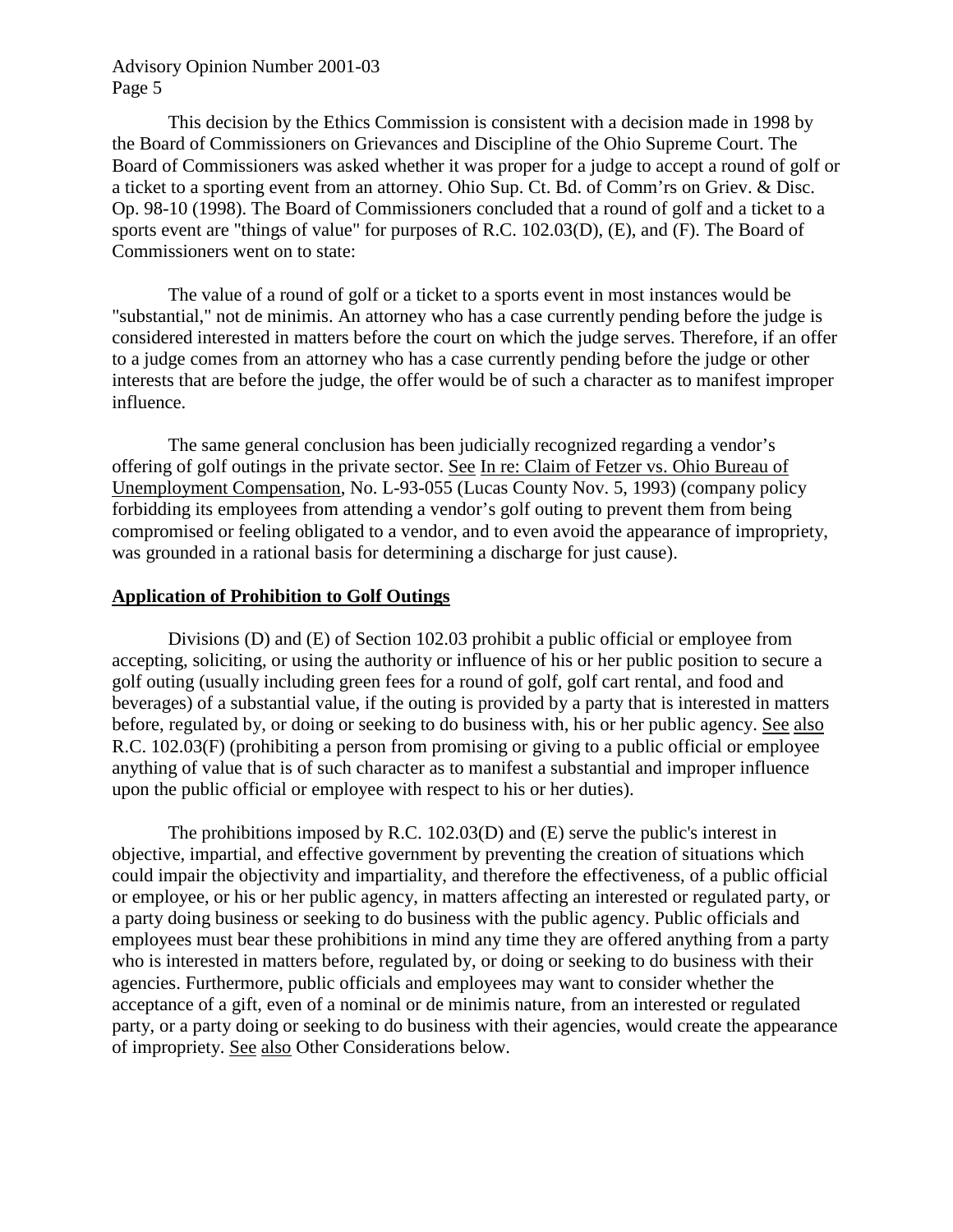## **Giving Anything of Value—R.C. 102.03(F)**

You should also note R.C. 102.03(F), which provides:

No person shall promise or give to a public official or employee anything of value that is of such a character as to manifest a substantial and improper influence upon the public official or employee with respect to that person's duties.

 The restriction in R.C. 102.03(F) applies to any party who is promising or giving a golf outing to a public official or employee.

As explained above, a public official's or employee's acceptance of a golf outing of substantial value, from a party that is interested in matters before, regulated by, or doing or seeking to do business with the public official's or employee's public agency, could be of such a character as to manifest a substantial and improper influence upon the public official or employee with respect to his or her duties. Therefore, R.C. 102.03(F) prohibits any party that is interested in matters before, regulated by, or doing or seeking to do business with the public official's or employee's public agency from providing a golf outing of substantial value to a public official or employee.

 Sponsors of golf outings where a number of public officials or employees from one public entity are invited should also note that, even though a golf outing at a public golf course may not be of a substantial value for each individual recipient, the combined value of the outing for all of the public officials and employees invited may be substantial for the sponsor. Therefore, R.C. 102.03(F) would prohibit a party that is interested in matters before, regulated by, or doing or seeking to do business with public agencies from sponsoring a golf outing for a large number of public officials or employees if the combined nature of the outing is substantial for the sponsor. See Adv. Op. No. 92-015 ("the aggregate value of the items which a person provides to public officials and employees may be considered for purposes of Division (F)").

#### **Supplemental Compensation—R.C. 2921.43(A)**

The question presented in this opinion may also raise issues involving supplemental compensation, and thus implicate the prohibitions of Section 2921.43(A), which provide:

(A) No public servant shall knowingly solicit or accept and no person shall knowingly promise or give to a public servant either of the following:

 perform any other act or service in the public servant's public capacity, for the general (1) Any compensation, other than as allowed by divisions (G), (H), and (I) of section 102.03 of the Revised Code or other provisions of law, to perform his official duties, to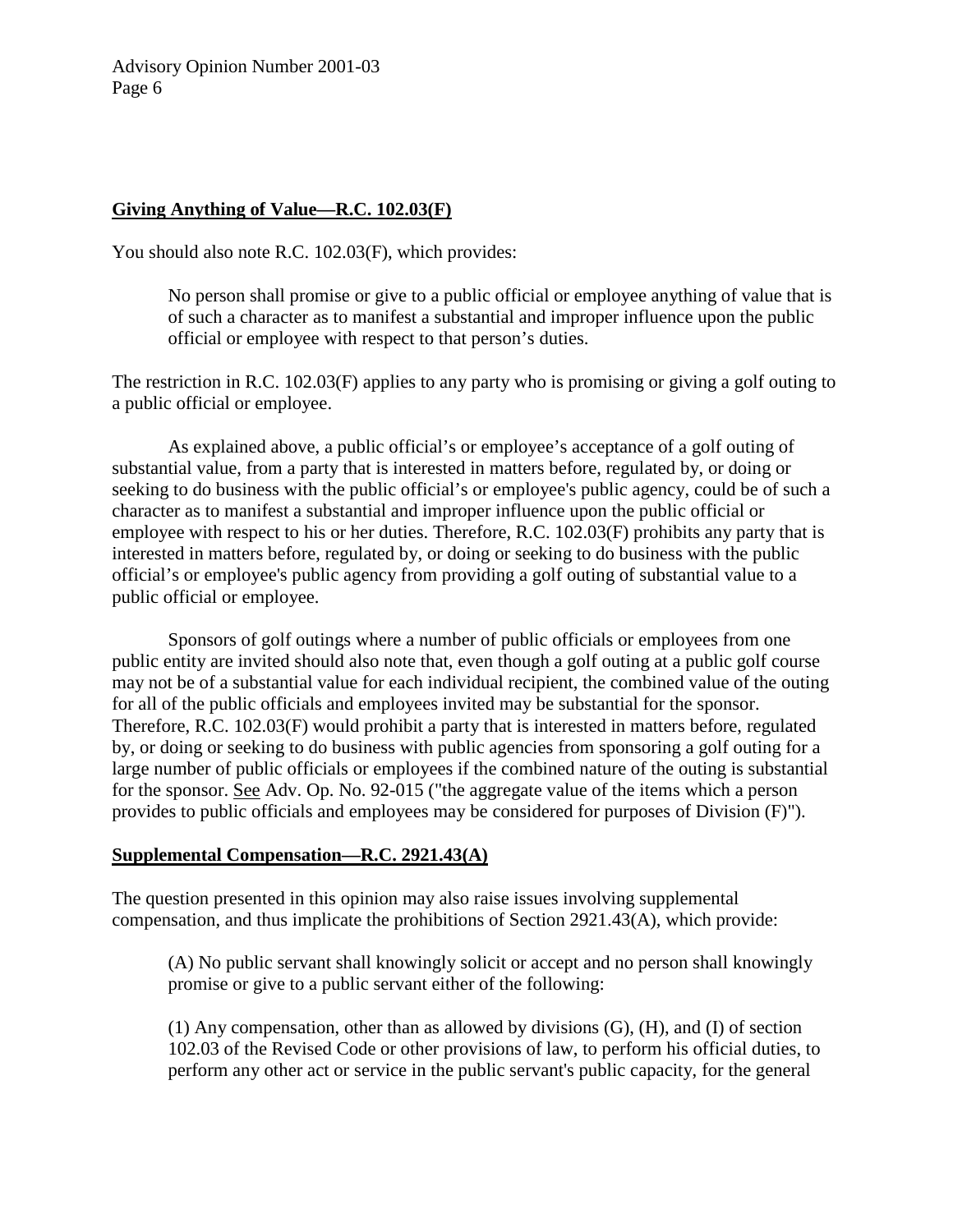performance of the duties of the public servant's public office or public employment, or as a supplement to the public servant's public compensation;

 (2) Additional or greater fees or costs than are allowed by law to perform his official duties.

The term "public servant" is defined, for purposes of this section, to include any public official; any person performing ad hoc a governmental function, including, but not limited to, a juror, member of a temporary commission, master, arbitrator, advisor, or consultant; and a person who is a candidate for public office, whether or not the person is elected or appointed to the office for which the person is a candidate. R.C. 2921.01(A). "Public official" means any elected or appointed officer, or employee, or agent of the state or any political subdivision, whether in a temporary or permanent capacity, and includes, but is not limited to, legislators, judges, and law enforcement officers. R.C. 2921.01(A).

R.C. 2921.43(A)(1) prohibits a public servant from accepting any compensation, other than as allowed by R.C. 102.03(G)-(I) or other provision of law, to perform any act in his or her public capacity or generally perform the duties of his or her public position. See Adv. Op. No. 90-001. R.C. 2921.43(A)(1) also prohibits any person from promising or giving to a public servant any such outside compensation. Adv. Ops. No. 89-014 and 90-001. The exceptions set forth in R.C. 102.03(G) through (I) concern campaign contributions, and under certain circumstances, honoraria and travel, meal, and lodging expenses incurred in connection with a personal appearance or speech, or attendance at conferences, seminars, and similar events, and are not applicable in the instant situation.

Opinion No. 92-014, the Ethics Commission held: The word "compensation" is not defined for purposes of R.C. 2921.43. In Advisory

A primary rule of statutory construction is that words used in a statute must be construed according to rules of grammar and common usage. See R.C. 1.42. Furthermore, statutes "must be construed in the light of the mischief they are designed to combat." City of Mentor v. Giordano, 9 Ohio St. 2d 140, 144 (1967).

"Compensation" is defined as "payment for services: esp., wages or remuneration." See Webster's New World Dictionary 289 (2nd College Ed. 1972).

See also State v. Livesay, 91 Ohio Misc. 2d 208 (C.P. Jackson Cty. February 19, 1998) (the use of the word "compensation" in R.C. 2921.43(A) requires an exchange of a thing in return for some obligation).

 promising or giving a public servant any item, including a golf outing, regardless of its value, the performance of a particular duty, act, or service that is required to be performed, or for the R.C. 2921.43(A) prohibits a public servant from accepting any item, and any person from that is intended to be provided in exchange for the performance of his or her public duties. For example, a golf outing that would be provided to a public servant by a vendor in exchange for general performance of the public duties rendered by the public servant who is invited would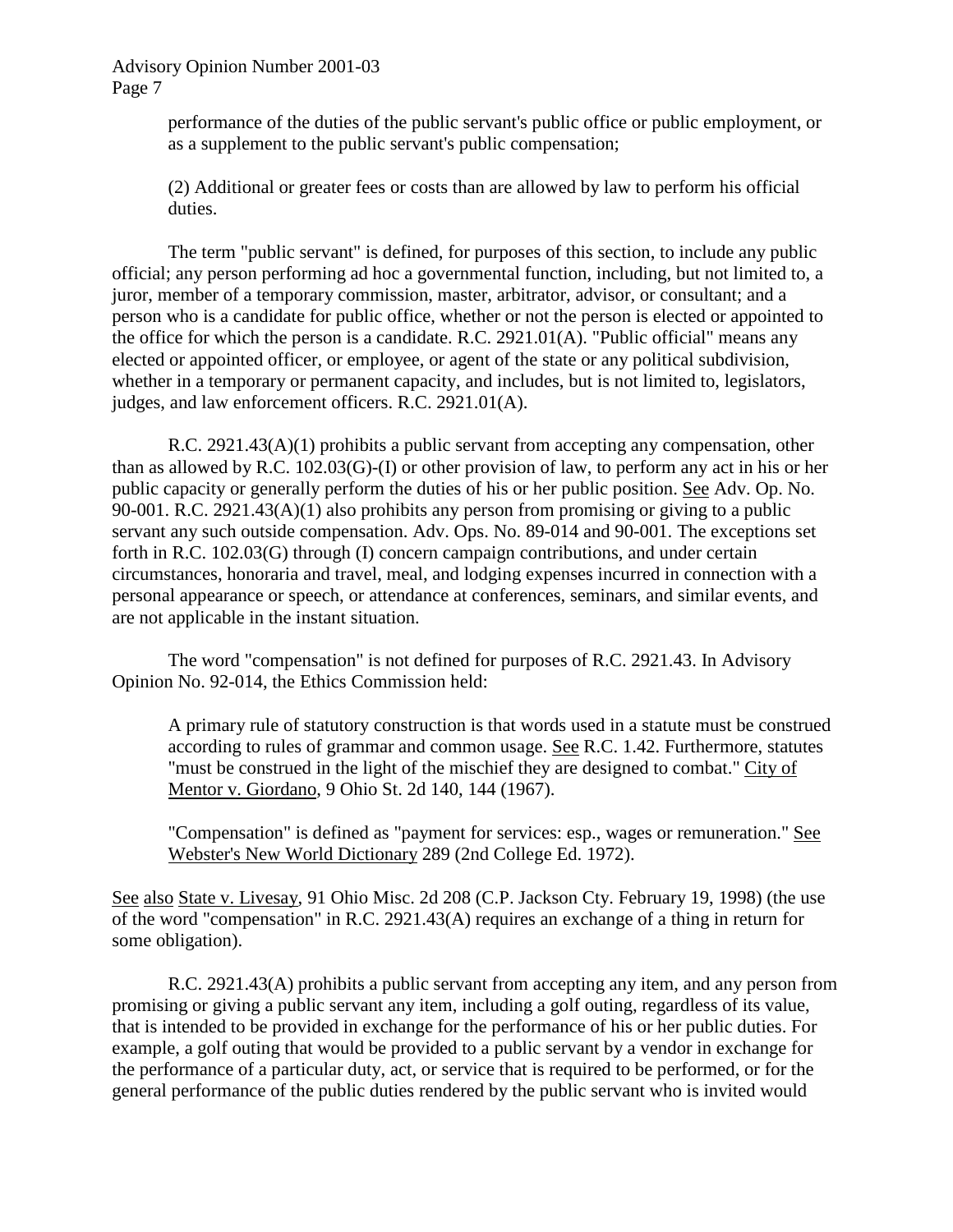constitute consideration (a golf outing) given to a public servant for performing his or her public duties (purchasing).

 There is nothing in the facts of the instant situation to suggest that the party sponsoring duties, the golf outing is not being provided to the public servant in exchange for the public agency if the thing of value is of a substantial value. See R.C. 102.03(D) and (E) the golf outing is offering the golf outing in exchange for the performance of a particular duty, act, or service that is required to be performed, or for the general performance of the public duties rendered by the public servant invited. While the public servant's inclusion in the golf outing may have some connection to the public servant's performance of his or her official performance of his or her public duties. Therefore, R.C. 2921.43(A) would not prohibit the public servant from accepting the golf outing if neither the purpose nor the result of the gift is to provide payment to the public servant in return for the performance of his or her official duties. However, regardless of the purpose, R.C. 102.03(D) and (E) prohibit any public official or employee from accepting anything of value, including a golf outing, from a party who is regulated by, interested in matters before, or doing or seeking to do business with his or her discussed above.

## **Other Considerations**

 that govern public agencies independent of the Ohio Ethics Law and related statutes. A public Your question may also raise issues concerning administrative rules or in-house policies agency cannot, by rule or policy, impose a lesser standard of behavior on public officials and employees than that imposed by the Ohio Ethics Law. See Adv. Op. No. 83-004 (the Ohio Ethics Law and related statutes are general laws establishing a standard of conduct for all citizens who serve as public officials or employees, and will prevail over city charter provisions).

 prohibition than those contained within the Ohio Ethics Law. These rules and policies are not However, a public agency may be able to adopt rules and policies that impose a broader within the jurisdiction of the Ethics Commission. Therefore, each public official and employee may wish to seek advice from the specific public agency he or she serves regarding the existence of any rule or policy that governs the issues presented in this opinion.

#### **Conclusion**

 seeking to do business with the public official's or employee's public agency. R.C. 102.03(F) of employee, a golf outing of substantial value, if the person is a party that is interested in matters public agency. R.C. 2921.43(A) prohibits a public servant from accepting any gift, including a As set forth more fully above, R.C. 102.03(D) and (E) prohibit a public official or employee from soliciting, accepting, or using his or her position to secure a golf outing of substantial value from a party that is interested in matters before, regulated by, or doing or the Revised Code prohibits any person from promising or giving, to a public official or before, regulated by, or doing or seeking to do business with the public official's or employee's golf outing, regardless of its value, and prohibits any person from giving such a gift to a public servant, if either the purpose or the result of the gift is to provide payment to the public servant in return for the performance of his or her official duties.